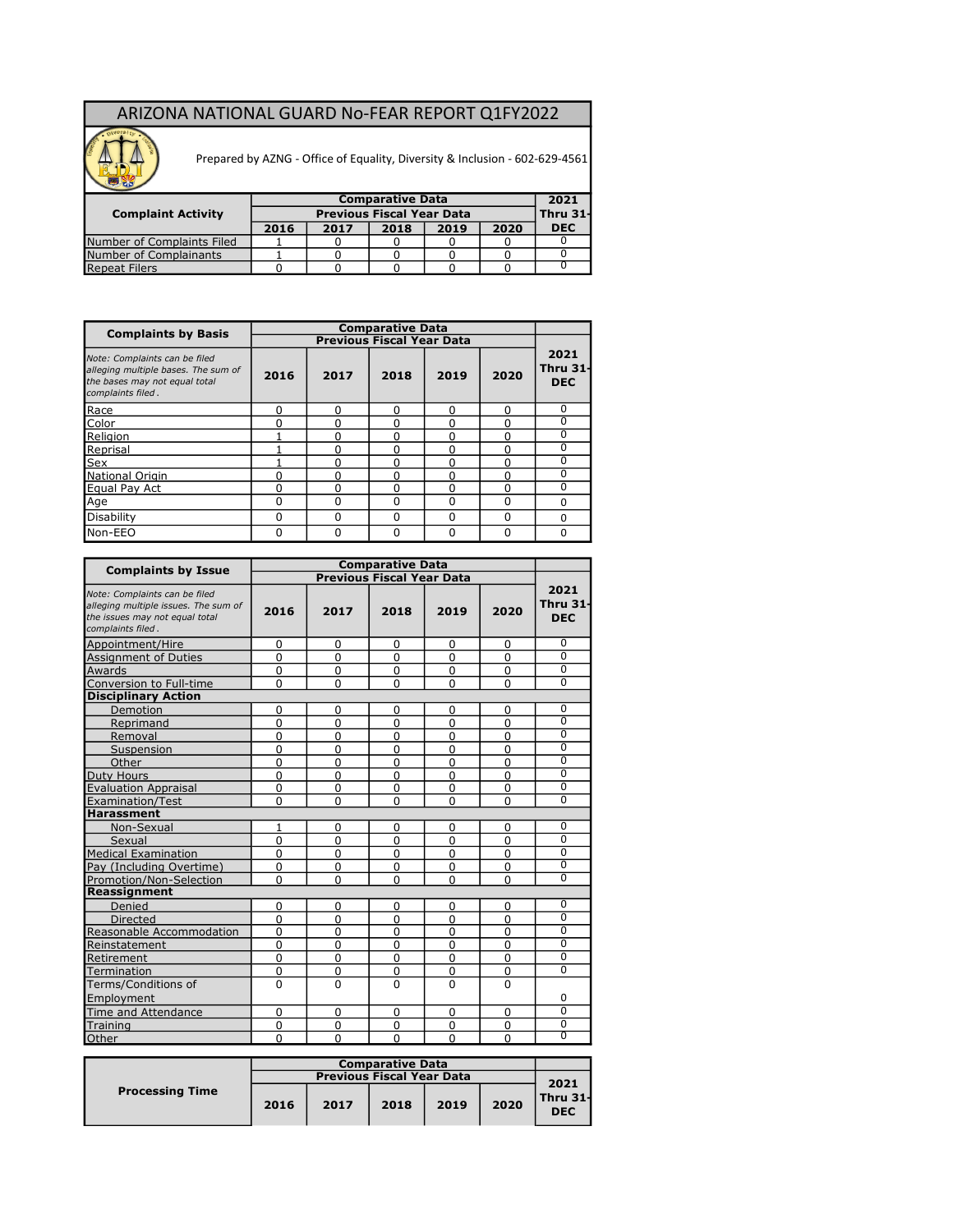| Complaints pending during     |          |              |          |          |          |              |
|-------------------------------|----------|--------------|----------|----------|----------|--------------|
| fiscal year                   |          |              |          |          |          |              |
| Average number of days        |          |              |          |          |          |              |
| in investigation stage        | 31       | 0            | 940      | 0        | $\Omega$ | $\Omega$     |
| Average number of days        |          |              |          |          |          |              |
| in final action stage         | $\Omega$ | $\Omega$     | >60      | $\Omega$ | $\Omega$ | <sup>0</sup> |
| Complaint pending during      |          |              |          |          |          |              |
| fiscal year where hearing was |          |              |          |          |          |              |
| requested                     |          |              |          |          |          |              |
| Average number of days        |          |              |          |          |          |              |
| in investigation stage        | $\Omega$ | <sup>0</sup> | $\Omega$ | $\Omega$ | $\Omega$ | $\Omega$     |
| Average number of days        |          |              |          |          |          |              |
| in final action stage         | $\Omega$ | $\Omega$     | $\Omega$ | $\Omega$ | 0        | $\Omega$     |
| Complaint pending during      |          |              |          |          |          |              |
| fiscal year where hearing was |          |              |          |          |          |              |
| not requested                 |          |              |          |          |          |              |
| Average number of days        |          |              |          |          |          |              |
| in investigation stage        | 31       | <sup>0</sup> | 940      | $\Omega$ | $\Omega$ | $\Omega$     |
| Average number of days        |          |              |          |          |          |              |
| in final action stage         | $\Omega$ | <sup>0</sup> | >60      | $\Omega$ | $\Omega$ | n            |

|                                                       |      |      | <b>Comparative Data</b>          |      |      | 2021            |
|-------------------------------------------------------|------|------|----------------------------------|------|------|-----------------|
| <b>Complaints Dismissed by</b>                        |      |      | <b>Previous Fiscal Year Data</b> |      |      | <b>Thru 31-</b> |
| <b>Agency</b>                                         | 2016 | 2017 | 2018                             | 2019 | 2020 | <b>DEC</b>      |
| <b>Total Complaints Dismissed</b><br>by Agency        |      |      | ი                                |      |      | 0               |
| Average days pending prior<br>to dismissal            | ŋ    |      | ŋ                                | n    |      | <sup>0</sup>    |
| <b>Complaints Withdrawn by</b><br><b>Complainants</b> |      |      |                                  |      |      |                 |
| <b>Total Complaints Withdrawn</b><br>by Complainants  | ŋ    |      | n                                | n    | O    | O               |

|                                    |   |               |   |               |   | <b>Comparative Data</b>          |                |               |   |               |               |
|------------------------------------|---|---------------|---|---------------|---|----------------------------------|----------------|---------------|---|---------------|---------------|
| <b>Total Final Actions Finding</b> |   |               |   |               |   | <b>Previous Fiscal Year Data</b> |                |               |   |               | 2021 Thru 31- |
| <b>Discrimination</b>              |   | 2016          |   | 2017          |   | 2018                             |                | 2019          |   | 2020          | <b>DEC</b>    |
|                                    |   | $\frac{0}{0}$ | # | $\frac{0}{0}$ | # | $\frac{0}{0}$                    | ₩              | $\frac{O}{O}$ | # | $\frac{O}{O}$ | $\frac{6}{9}$ |
| Total Number Findings of           | 0 |               |   |               | 0 |                                  | $\overline{0}$ |               | 0 |               |               |
| Discrimination                     |   |               |   |               |   |                                  |                |               |   |               |               |
| <b>Without Hearing</b>             |   | N/A           |   | N/A           |   | N/A                              |                | N/A           |   | N/A           | N/A           |
| With Hearing                       |   | N/A           |   | N/A           |   | N/A                              |                | N/A           |   | N/A           | N/A           |

| <b>Findings of Discrimination</b>                                    |                            |               |                      |               | <b>Comparative Data</b>    |                                  |                            |               |                            |               |                            |                             |
|----------------------------------------------------------------------|----------------------------|---------------|----------------------|---------------|----------------------------|----------------------------------|----------------------------|---------------|----------------------------|---------------|----------------------------|-----------------------------|
| <b>Rendered by Basis</b>                                             |                            |               |                      |               |                            | <b>Previous Fiscal Year Data</b> |                            |               |                            |               |                            |                             |
| Note: Complaints can be filed<br>alleging multiple bases. The sum of |                            |               |                      |               |                            |                                  |                            |               |                            |               |                            | 2021 Thru 31-<br><b>DEC</b> |
| the bases may not equal total<br>complaints and findings.            |                            | 2016          |                      | 2017          |                            | 2018                             |                            | 2019          |                            | 2020          |                            |                             |
|                                                                      | #                          | $\frac{0}{0}$ | #                    | $\frac{0}{0}$ | #                          | $\frac{0}{0}$                    | #                          | $\frac{0}{0}$ | #                          | $\frac{0}{0}$ | #                          | $\frac{0}{0}$               |
| <b>Total Number Findings</b>                                         | $\Omega$<br>$\overline{0}$ |               | $\Omega$<br>$\Omega$ |               | $\Omega$<br>$\overline{0}$ |                                  | $\Omega$<br>$\overline{0}$ |               | $\Omega$<br>$\overline{0}$ |               | $\Omega$<br>$\overline{0}$ |                             |
| Race                                                                 | $\overline{0}$             | N/A           | $\overline{0}$       | N/A           | $\overline{0}$             | N/A                              | $\overline{0}$             | N/A           | $\overline{0}$             | N/A           | $\overline{0}$             | N/A                         |
| Color                                                                | $\overline{0}$             | N/A           | $\overline{0}$       | N/A           | $\overline{0}$             | N/A                              | $\overline{0}$             | N/A           | $\overline{0}$             | N/A           | $\overline{0}$             | N/A                         |
| Religion                                                             | $\overline{0}$             | N/A           | $\overline{0}$       | N/A           | $\overline{0}$             | N/A                              | $\overline{0}$             | N/A           | $\overline{0}$             | N/A           | $\overline{0}$             | N/A                         |
| Reprisal                                                             | $\overline{0}$             | N/A           | $\overline{0}$       | N/A           | $\overline{0}$             | N/A                              | $\overline{0}$             | N/A           | $\overline{0}$             | N/A           | $\overline{0}$             | N/A                         |
| <b>Sex</b>                                                           | $\overline{0}$             | N/A           | $\Omega$             | N/A           | $\overline{0}$             | N/A                              | $\Omega$                   | N/A           | $\overline{0}$             | N/A           | $\Omega$                   | N/A                         |
| <b>National Origin</b>                                               | $\overline{0}$             | N/A           | $\overline{0}$       | N/A           | $\overline{0}$             | N/A                              | $\overline{0}$             | N/A           | $\overline{0}$             | N/A           | $\overline{0}$             | N/A                         |
| Equal Pay Act                                                        | $\overline{0}$             | N/A           | $\overline{0}$       | N/A           | $\overline{0}$             | N/A                              | $\overline{0}$             | N/A           | $\overline{0}$             | N/A           | $\overline{0}$             | N/A                         |
| Age                                                                  | $\overline{0}$             | N/A           | $\overline{0}$       | N/A           | $\overline{0}$             | N/A                              | $\overline{0}$             | N/A           | $\overline{0}$             | N/A           | $\overline{0}$             | N/A                         |
| Disability                                                           | $\overline{0}$             | N/A           | $\overline{0}$       | N/A           | $\overline{0}$             | N/A                              | $\overline{0}$             | N/A           | $\overline{0}$             | N/A           | $\overline{0}$             | N/A                         |
| Non-EEO                                                              |                            | N/A           |                      | N/A           |                            | N/A                              |                            | N/A           |                            | N/A           |                            | N/A                         |
| <b>Findings After Hearing</b>                                        | $\overline{0}$             |               | $\overline{0}$       |               | $\overline{0}$             |                                  | $\overline{0}$             |               | $\overline{0}$             |               | $\overline{0}$             |                             |
| Race                                                                 | $\Omega$                   | N/A           | 0                    | N/A           | $\Omega$                   | N/A                              | 0                          | N/A           | $\Omega$                   | N/A           | $\Omega$                   | N/A                         |
| Color                                                                | $\overline{0}$             | N/A           | $\overline{0}$       | N/A           | $\overline{0}$             | N/A                              | $\overline{0}$             | N/A           | $\overline{0}$             | N/A           | $\overline{0}$             | N/A                         |
| Religion                                                             | $\overline{0}$             | N/A           | $\overline{0}$       | N/A           | $\overline{0}$             | N/A                              | $\overline{0}$             | N/A           | $\overline{0}$             | N/A           | $\overline{0}$             | N/A                         |
| Reprisal                                                             | $\overline{0}$             | N/A           | 0                    | N/A           | 0                          | N/A                              | $\overline{0}$             | N/A           | $\overline{0}$             | N/A           | $\overline{0}$             | N/A                         |
| <b>Sex</b>                                                           | $\overline{0}$             | N/A           | $\overline{0}$       | N/A           | $\overline{0}$             | N/A                              | $\overline{0}$             | N/A           | $\overline{0}$             | N/A           | $\overline{0}$             | N/A                         |
| <b>National Origin</b>                                               | $\overline{0}$             | N/A           | $\overline{0}$       | N/A           | $\overline{0}$             | N/A                              | $\overline{0}$             | N/A           | $\overline{0}$             | N/A           | $\overline{0}$             | N/A                         |
| Equal Pay Act                                                        | $\overline{0}$             | N/A           | $\overline{0}$       | N/A           | $\overline{0}$             | N/A                              | $\overline{0}$             | N/A           | $\overline{0}$             | N/A           | $\overline{0}$             | N/A                         |
| Age                                                                  | $\Omega$                   | N/A           | 0                    | N/A           | 0                          | N/A                              | 0                          | N/A           | $\Omega$                   | N/A           | $\Omega$                   | N/A                         |
| <b>Disability</b>                                                    | $\overline{0}$             | N/A           | $\overline{0}$       | N/A           | $\overline{0}$             | N/A                              | $\overline{0}$             | N/A           | $\overline{0}$             | N/A           | $\overline{0}$             | N/A                         |
| Non-EEO                                                              | $\overline{0}$             | N/A           | $\overline{0}$       | N/A           | $\overline{0}$             | N/A                              | $\overline{0}$             | N/A           | $\overline{0}$             | N/A           | $\overline{0}$             | N/A                         |
|                                                                      |                            |               |                      |               |                            |                                  |                            |               |                            |               |                            |                             |
| <b>Findings Without Hearing</b>                                      | $\Omega$                   |               | $\Omega$             |               | $\overline{0}$             |                                  | $\overline{0}$             |               | $\overline{0}$             |               | $\overline{0}$             |                             |
| Race                                                                 | $\overline{0}$             | N/A           | $\overline{0}$       | N/A           | $\overline{0}$             | N/A                              | $\overline{0}$             | N/A           | $\overline{0}$             | N/A           | $\overline{0}$             | N/A                         |
| Color                                                                | $\overline{0}$             | N/A           | $\overline{0}$       | N/A           | $\overline{0}$             | N/A                              | $\overline{0}$             | N/A           | $\overline{0}$             | N/A           | $\overline{0}$             | N/A                         |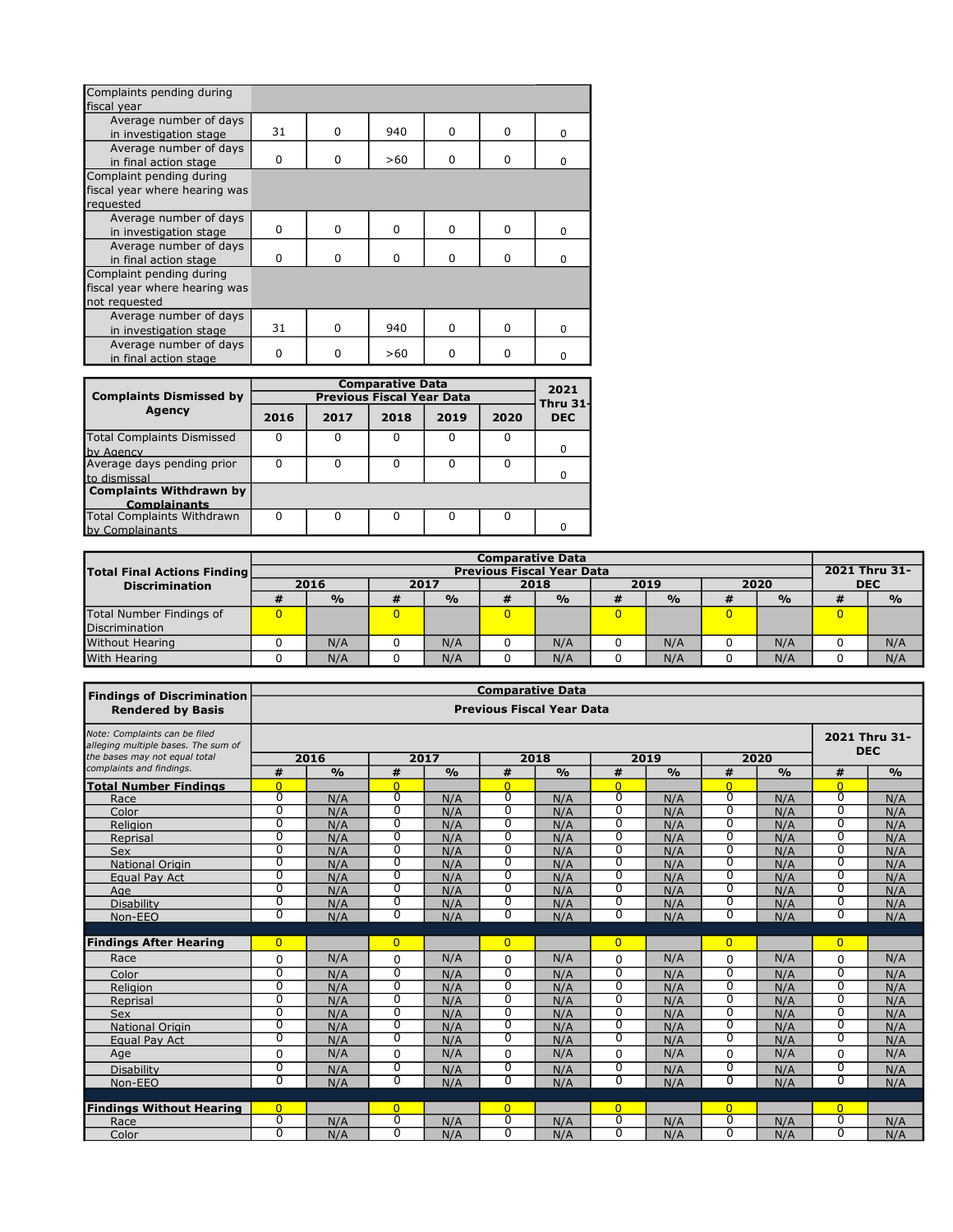| Religion          | N/A | N/A | N/A | N/A | N/A | N/A |
|-------------------|-----|-----|-----|-----|-----|-----|
| Reprisal          | N/A | N/A | N/A | N/A | N/A | N/A |
| Sex               | N/A | N/A | N/A | N/A | N/A | N/A |
| National Origin   | N/A | N/A | N/A | N/A | N/A | N/A |
| Equal Pay Act     | N/A | N/A | N/A | N/A | N/A | N/A |
| Age               | N/A | N/A | N/A | N/A | N/A | N/A |
| <b>Disability</b> | N/A | N/A | N/A | N/A | N/A | N/A |
| Non-EEO           | N/A | N/A | N/A | N/f | N/F | N/A |

|                                                                          |                     |               |                     |               | <b>Comparative Data</b>          |               |                     |               |                     |               |                                  | 2021 Thru 31- |
|--------------------------------------------------------------------------|---------------------|---------------|---------------------|---------------|----------------------------------|---------------|---------------------|---------------|---------------------|---------------|----------------------------------|---------------|
| <b>Findings of Discrimination</b>                                        |                     |               |                     |               | <b>Previous Fiscal Year Data</b> |               |                     |               |                     |               |                                  | <b>DEC</b>    |
| <b>Rendered by Issue</b>                                                 |                     | 2016          |                     | 2017          |                                  | 2018          |                     | 2019          |                     | 2020          |                                  |               |
| <b>Total Number Findings</b>                                             | #<br>$\overline{0}$ | $\frac{9}{6}$ | #<br>$\overline{0}$ | $\frac{9}{6}$ | #<br>$\overline{0}$              | $\frac{9}{6}$ | #<br>$\overline{0}$ | $\frac{0}{0}$ | #<br>$\overline{0}$ | $\frac{9}{6}$ | #<br>$\overline{0}$              | $\frac{9}{6}$ |
| Appointment/Hire                                                         | 0                   | N/A           | 0                   | N/A           | 0                                | N/A           | 0                   | N/A           | 0                   | N/A           | 0                                | N/A           |
| Assignment of Duties                                                     | $\overline{0}$      | N/A           | $\overline{0}$      | N/A           | 0                                | N/A           | $\overline{0}$      | N/A           | $\overline{0}$      | N/A           | $\overline{0}$                   | N/A           |
| Awards<br>Conversion to Full-time                                        | $\overline{0}$      | N/A           | $\overline{0}$      | N/A           | 0                                | N/A           | $\overline{0}$      | N/A           | ō                   | N/A           | $\overline{0}$                   | N/A           |
|                                                                          | $\overline{0}$      | N/A           | $\overline{0}$      | N/A           | $\overline{0}$                   | N/A           | $\overline{0}$      | N/A           | $\overline{0}$      | N/A           | $\overline{0}$                   | N/A           |
| Disciplinary Action                                                      | 0                   |               | $\overline{0}$      |               | $\overline{0}$                   |               | 0                   |               | $\overline{0}$      |               | 0                                |               |
| Demotion<br>Reprimand                                                    | $\overline{0}$      | N/A<br>N/A    | $\overline{0}$      | N/A<br>N/A    | $\overline{0}$                   | N/A<br>N/A    | $\overline{0}$      | N/A<br>N/A    | $\overline{0}$      | N/A<br>N/A    | $\overline{0}$                   | N/A<br>N/A    |
| Suspension                                                               | $\overline{0}$      | N/A           | $\overline{0}$      | N/A           | 0                                | N/A           | $\overline{0}$      | N/A           | ō                   | N/A           | $\overline{0}$                   | N/A           |
| Removal                                                                  | $\overline{0}$      | N/A           | $\overline{0}$      | N/A           | $\overline{0}$                   | N/A           | $\overline{0}$      | N/A           | $\overline{0}$      | N/A           | $\overline{0}$                   | N/A           |
| Other                                                                    | $\overline{0}$      | N/A           | $\overline{0}$      | N/A           | $\overline{0}$                   | N/A           | $\overline{0}$      | N/A           | $\overline{0}$      | N/A           | $\overline{0}$                   | N/A           |
| Duty Hours                                                               | 0                   | N/A           | 0                   | N/A           | 0                                | N/A           | 0                   | N/A           | 0                   | N/A           | 0                                | N/A           |
| <b>Evaluation Appraisal</b>                                              | 0                   | N/A           | 0                   | N/A           | 0                                | N/A           | 0                   | N/A           | $\mathbf 0$         | N/A           | 0                                | N/A           |
| Examination/Test                                                         | 0                   | N/A           | 0                   | N/A           | 0                                | N/A           | 0                   | N/A           | 0                   | N/A           | $\Omega$                         | N/A           |
| Harassment                                                               |                     |               |                     |               |                                  |               |                     |               |                     |               |                                  |               |
| Non-Sexual                                                               | 0                   | N/A           | 0                   | N/A           | 0                                | N/A           | 0                   | N/A           | $\mathbf 0$         | N/A           | 0                                | N/A           |
| Sexual                                                                   | 0                   | N/A           | 0                   | N/A           | 0                                | N/A           | 0                   | N/A           | $\mathbf 0$         | N/A           | 0                                | N/A           |
| Medical Examination                                                      | 0                   | N/A           | 0                   | N/A           | 0                                | N/A           | 0                   | N/A           | 0                   | N/A           | 0                                | N/A           |
| Pay (Including Overtime)                                                 | 0                   | N/A           | 0                   | N/A           | 0                                | N/A           | 0                   | N/A           | 0                   | N/A           | 0                                | N/A           |
| Promotion/Non-Selection                                                  | 0                   | N/A           | 0                   | N/A           | $\Omega$                         | N/A           | 0                   | N/A           | $\Omega$            | N/A           | $\Omega$                         | N/A           |
| Reassignment                                                             |                     |               |                     |               |                                  |               |                     |               |                     |               |                                  |               |
|                                                                          |                     |               |                     |               |                                  |               |                     |               |                     |               |                                  |               |
| Denied                                                                   | 0                   | N/A           | 0                   | N/A           | 0                                | N/A           | 0                   | N/A           | 0                   | N/A           | 0                                | N/A           |
| <b>Directed</b>                                                          | 0                   | N/A           | 0<br>$\overline{0}$ | N/A           | 0<br>$\overline{0}$              | N/A           | 0<br>$\overline{0}$ | N/A           | 0                   | N/A           | 0                                | N/A           |
| Reasonable Accommodation<br>Reinstatement                                | $\overline{0}$      | N/A           |                     | N/A           |                                  | N/A           |                     | N/A           | 0                   | N/A           | $\overline{0}$                   | N/A           |
|                                                                          | 0                   | N/A           | 0                   | N/A           | 0                                | N/A           | 0                   | N/A           | 0                   | N/A           | 0                                | N/A           |
| Retirement                                                               | 0                   | N/A           | 0                   | N/A           | 0                                | N/A           | 0                   | N/A           | 0                   | N/A           | 0                                | N/A           |
| Termination                                                              | 0                   | N/A           | 0                   | N/A           | $\mathbf 0$                      | N/A           | 0                   | N/A           | $\mathbf 0$         | N/A           | 0                                | N/A           |
| Terms/Conditions of                                                      | $\overline{0}$      | N/A           | $\overline{0}$      | N/A           | $\overline{0}$                   | N/A           | $\overline{0}$      | N/A           | $\overline{0}$      | N/A           | $\overline{0}$                   | N/A           |
| Time and Attendance<br>Training                                          | $\overline{0}$      | N/A           | 0                   | N/A<br>N/A    | $\overline{0}$                   | N/A<br>N/A    | 0                   | N/A<br>N/A    | $\overline{0}$      | N/A           | $\overline{0}$                   | N/A           |
|                                                                          | 0<br>$\overline{0}$ | N/A           | 0<br>$\overline{0}$ |               | 0<br>$\overline{0}$              |               | 0<br>$\overline{0}$ |               | $\mathbf 0$<br>0    | N/A           | 0<br>$\overline{0}$              | N/A           |
| Other                                                                    |                     | N/A           |                     | N/A           |                                  | N/A           |                     | N/A           |                     | N/A           |                                  | N/A           |
| <b>Findings After Hearing</b>                                            | $\overline{0}$      |               | $\Omega$            |               | $\overline{0}$                   |               | $\overline{0}$      |               | $\overline{0}$      |               | $\overline{0}$                   |               |
| Appointment/Hire                                                         | $\overline{0}$      | N/A           | 0                   | N/A           | $\overline{0}$                   | N/A           | $\overline{0}$      | N/A           | $\overline{0}$      | N/A           | $\overline{0}$                   | N/A           |
|                                                                          | $\overline{0}$      | N/A           | $\overline{0}$      | N/A           | $\overline{0}$                   | N/A           | $\overline{0}$      | N/A           | $\overline{0}$      | N/A           | $\overline{0}$                   | N/A           |
| Appointment of Duties<br>Assignment of Duties<br>Conversion to Full-time | 0<br>$\overline{0}$ | N/A           | 0<br>$\overline{0}$ | N/A           | 0<br>$\overline{0}$              | N/A           | 0<br>$\overline{0}$ | N/A           | 0<br>$\overline{0}$ | N/A           | 0<br>$\overline{0}$              | N/A           |
|                                                                          |                     | N/A           |                     | N/A           |                                  | N/A           |                     | N/A           |                     | N/A           |                                  | N/A           |
| <b>Disciplinary Action</b>                                               |                     |               |                     |               |                                  |               |                     |               |                     |               |                                  |               |
| Demotion                                                                 | 0                   | N/A           | 0                   | N/A           | 0                                | N/A           | 0                   | N/A           | 0                   | N/A           | 0                                | N/A           |
| Reprimand                                                                | 0                   | N/A           | 0                   | N/A           | $\mathbf{0}$                     | N/A           | 0                   | N/A           | $\mathbf{0}$        | N/A           | $\Omega$                         | N/A           |
| Suspension                                                               | 0<br>$\overline{0}$ | N/A           | 0<br>$\overline{0}$ | N/A           | 0<br>$\overline{0}$              | N/A           | 0<br>0              | N/A           | 0<br>0              | N/A           | $\overline{0}$<br>$\overline{0}$ | N/A           |
| Removal<br>Other                                                         | 0                   | N/A<br>N/A    | 0                   | N/A<br>N/A    | 0                                | N/A<br>N/A    | 0                   | N/A<br>N/A    | 0                   | N/A<br>N/A    | 0                                | N/A<br>N/A    |
| <b>Evaluation Appraisal</b>                                              | $\overline{0}$      | N/A           | 0                   | N/A           | 0                                | N/A           | 0                   | N/A           | 0                   | N/A           | 0                                | N/A           |
|                                                                          | U                   | N/A           | U                   | N/A           | U                                | N/A           | U                   | N/A           | U                   | N/A           | U                                | N/A           |
| Examination/Test<br>Harassment                                           |                     |               |                     |               |                                  |               |                     |               |                     |               |                                  |               |
| Non-Sexual                                                               | 0                   | N/A           | 0                   | N/A           | 0                                | N/A           | 0                   | N/A           | 0                   | N/A           | 0                                | N/A           |
| Sexual                                                                   | 0                   | N/A           | 0                   | N/A           | 0                                | N/A           | 0                   | N/A           | 0                   | N/A           | 0                                | N/A           |
| Medical Examination                                                      | 0                   | N/A           | 0                   | N/A           | 0                                | N/A           | 0                   | N/A           | 0                   | N/A           | 0                                | N/A           |
| Pay (Including Overtime)                                                 |                     | N/A           |                     | N/A           |                                  | N/A           |                     | N/A           |                     | N/A           |                                  | N/A           |
|                                                                          | 0                   |               | 0                   |               | 0                                |               | 0                   |               | $\mathbf 0$         |               | 0                                |               |
| Promotion/Non-Selection                                                  | 0                   | N/A           | 0                   | N/A           | 0                                | N/A           | 0                   | N/A           | 0                   | N/A           | 0                                | N/A           |
| Reassignment                                                             |                     |               |                     |               |                                  |               |                     |               |                     |               |                                  |               |
| Denied                                                                   | 0                   | N/A           | 0                   | N/A           | 0                                | N/A           | 0                   | N/A           | 0                   | N/A           | 0                                | N/A           |
| Directed                                                                 | 0                   | N/A           | 0                   | N/A           | 0                                | N/A           | 0                   | N/A           | $\mathbf 0$         | N/A           | 0                                | N/A           |
| Reasonable Accommodation                                                 | 0                   | N/A           | 0                   | N/A           | 0                                | N/A           | 0                   | N/A           | 0                   | N/A           | 0                                | N/A           |
| Reinstatement                                                            | 0                   | N/A           | 0                   | N/A           | 0                                | N/A           | 0                   | N/A           | $\mathbf 0$         | N/A           | 0                                | N/A           |
| Retirement                                                               | 0                   | N/A           | 0                   | N/A           | 0                                | N/A           | 0                   | N/A           | $\mathbf 0$         | N/A           | 0                                | N/A           |
| Termination                                                              | 0                   | N/A           | 0                   | N/A           | 0                                | N/A           | 0                   | N/A           | 0                   | N/A           | 0                                | N/A           |
| Terms/Conditions of                                                      |                     | N/A           |                     | N/A           |                                  | N/A           |                     | N/A           |                     | N/A           |                                  | N/A           |
| Employment                                                               | 0                   |               | 0                   |               | 0                                |               | 0                   |               | 0                   |               | 0                                |               |